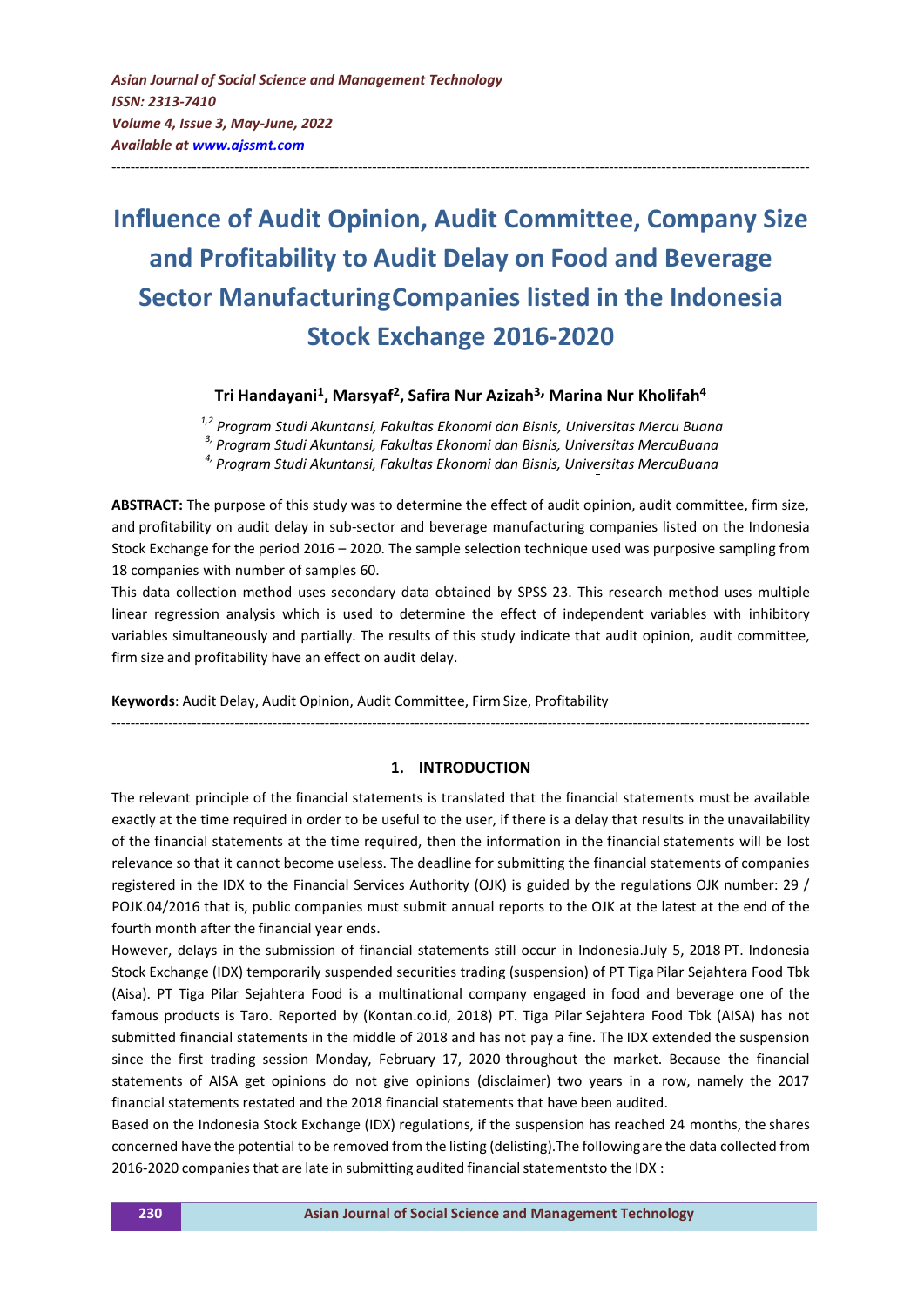

*Figure 1 : Companies that are late to submit audited financial statements to the IDX*

Many factors can affect audit delay, namely audit opinion, audit committee, company size, and profitability. Some of them are factors that affect audit delay, namely audit opinion. Audit opinion is a standard statement of the auditor's conclusions obtained from the audit process based on evidence and findings evaluated during their duties Arens et al (2006).According to Lestari and Latrini (2018) audit opinion has no influence on audit delay. This is due to the opinion of auditors not a determinant of the accuracy of the completion of the audit process, where the auditor's opinion is good news or bad newsthat reflects a year of managerial performance of the company.

The second factor that can affect the audit delay is the audit committee. The audit committee is one of the components of Good Corporate Governance that plays an important role in the Financial Reporting System by overseeing the participation of management and independent auditors in the financial reporting process. According to Eksandy (2017) the audit committee has a negative effect on Audit delay. This shows that the addition of members of the audit committee will tend to improve the process of supervision in the preparation of the company's financial statements so that the report the resulting finances become more in line with generally accepted standards this means the time required by auditors to carry out audits becomes shorter. With the increasing proportion of the audit committee,it will shorten the audit delay.

The third factor that can affect the audit delay is the size of the company is a scale where the size of the company can be classified according to various ways, including total assets, stock market value, and others Hery (2017). Research conducted by Ginting (2019) shows that the size of the company has a significant effect on Audit delay. These results show that companies that have large total assets tend to have complex transactions and business complexity that affect the audit delay.

The last factor that can affect the audit delay is profitability. Profitability is the ability of a company to benefit all existing resources and all capabilities of the company such as equity activities, sales and number of employees Harahap (2011). According to Priyadi (2021) profitability has a significant negative effect on audit delay. This means fast or long audit delay is not affected by profitability. The higher the level of profitability owned by the company does not always make the company accelerate financial reporting.

# **2. LITERATURE REVIEW**

# **Agency Theory**

In buying and selling in the capital market, there is a relationship between the owner of the capital and the company. This relationship depends on the relationship that is built with investment from the owner of the capital to the company. The relationship is defined as agency theory. According to Jensen & Meckling (1976) agency theory describes the relationship between agent (company management) and principal (owner). Principal is the party who gives orders to the agent to do assistance for the benefit of the principal, while the agent is the party who is given orders. Next the agent acts as the party that has the authority to decide, while the principal is the party that assesses and evaluates theinformation.

#### **Financial Statements**

Financial statements have a very important role to measure the performance of a company. According to the Indonesian Institute of accountants (IAI) in PSAK 1. Financial statements are a structured presentation of the financial position and performance of an entity. Purpose of financial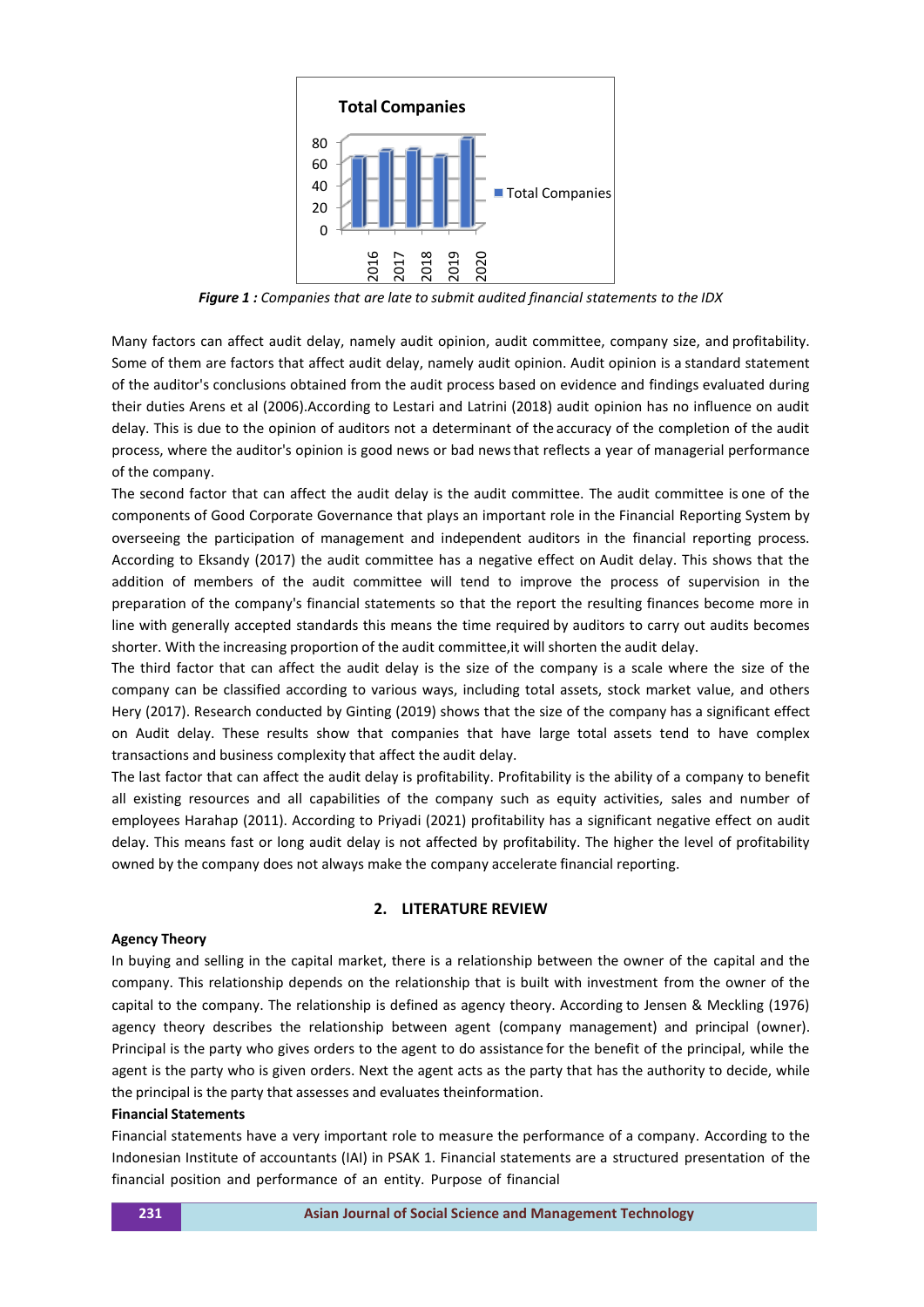statements according to PSAK no. 1 (2015) is to provide information on the financial position, financial performance and cash flow of the entity that is beneficial to most of the users of the report in the making of economic decisions.

# **Audit**

According to Mulyadi (2017) Auditing is a systematic process to obtain and evaluate evidence objectively about statements about economic activities and events, with the aim to establish the level of conformity between these statements with the criteria that have been established, as well as the delivery of the results to interested users.

#### **Audit Delay**

Audit delay is the time difference between the date of the financial statements and the date of the audit opinion in the financial statements which indicates the length of time for the completion of the audit. Audit delay is measured by calculating the distance between the closing of the financial year untilthe signing of the auditor's financial statements. Based on the regulation of the Financial Services Authority (OJK) number : 29/POJK.04/2016 in Article 7 Paragraph 1 describes the obligation of every company to go public listed on the Indonesia Stock Exchange to submit an annual report to the OJK at the latest at the end of the fourth month (120 days) after the financial year ends. Companies going public that violate will be subject to sanctions in accordance with applicable regulations.

#### **Audit Opinion**

According to Arens et al (2006) audit opinion is a standard statement of the auditor's conclusions obtained from the audit process based on evidence and findings evaluated during the performance of their duties. The auditor's opinion is very important for the company or other parties who need the results of the audited financial statements.

#### **Audit Committee**

Financial Services Authority Regulation Number 55 / POJK.04/2015 Article 1 states that the audit committee is a committee established by and responsible to the Board of Commissioners in helping to carry out the duties and functions of the board of Commissioners. According to Eksandy (2017) the audit committee is one of the components of Good Corporate Governance that has an important role in the Financial Reporting System by overseeing the participation of management and independent auditors in the financial reporting process.

#### **Company Size**

According to Hery (2017) the size of the company is a scale in which the size of the company can be classified, including total assets, stock market value, and others. Basically, the size of the company is only divided into three categories, namely large companies (large firm), medium-sized companies (medium-size), and small companies (small firm).

#### **Profitability**

Profitability is the ability of the company to generate profits from its normal business activities. Profitability is one indicator of the company's success to be able to generate profits so that the higher the profitability, the higher the company's ability to generate profits for the company.

#### **Hypothesis Development**

H1: There is an influence of audit opinion on Audit Delay H2: There is an influence Audit Committee on Audit DelayH3: There is an effect of Size Company on Audit Delay H4: There is an effect of Profitability on Audit Delay

## **3. DESIGN AND METODE RESEARCH**

The population in this study is a food and beverage subsector manfukatur company listed on the Indonesia Stock Exchange (IDX) period 2016 – 2020. Based on the criteria of the previous chapterthen obtained a sample of 34 companies with the amount of observation data as much as 90 Company data, but in the details of sampling has been done outlier.

This study uses purposive sampling method, by setting certain criteria that are in accordance with the research objectives. The company that was used as the object of this study did not experience delisting during the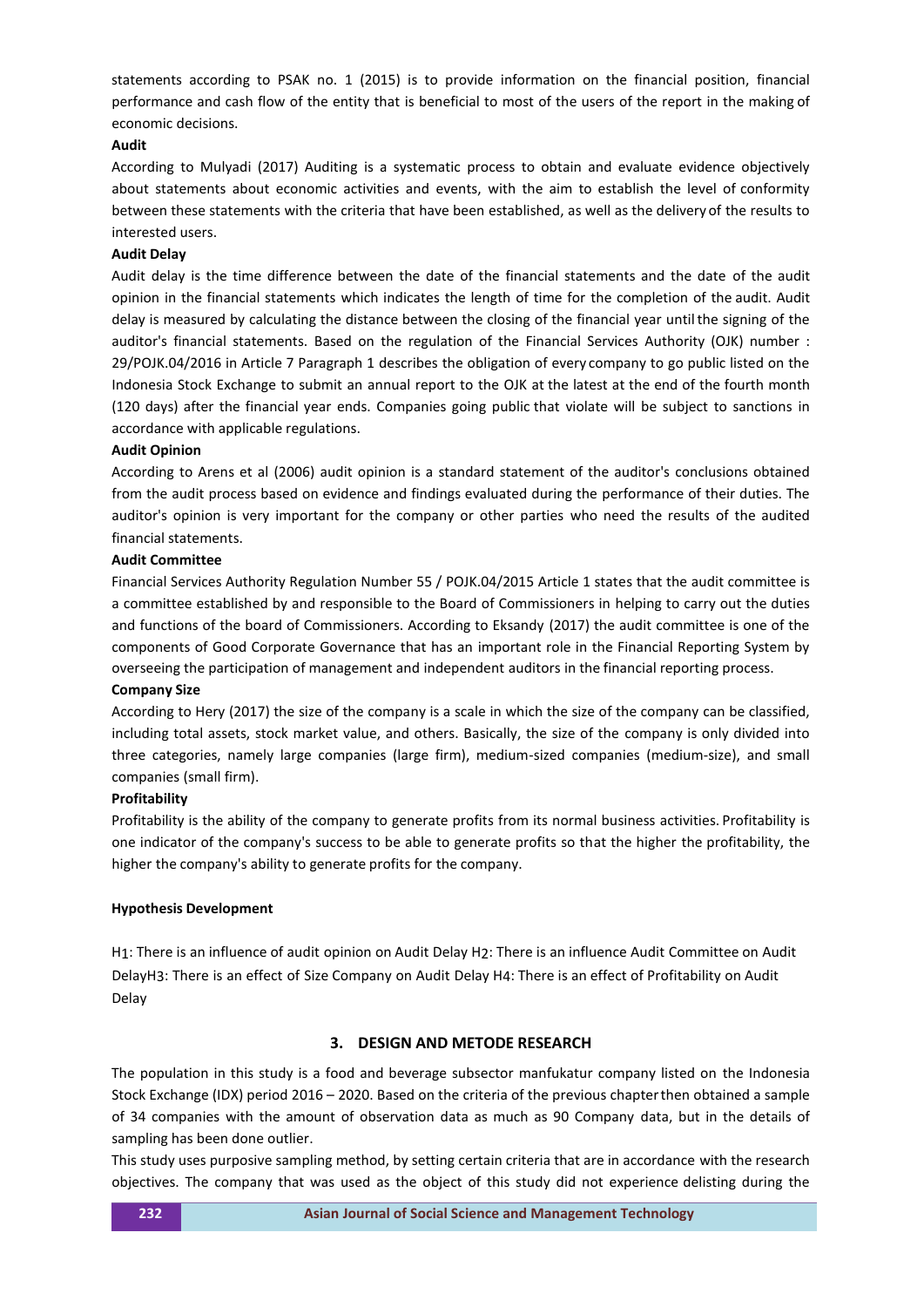observation period, including financial statements that have been audited by independent auditors who make complete information reports and contain data on the variables needed

during the research period in 2016-2020 and present financial statements in rupiah currency value.Sample selection process based on predefined criteria and displayed in Table.

|                        | N  |       | Minimum Maximum Mean |         | Std.      |
|------------------------|----|-------|----------------------|---------|-----------|
|                        |    |       |                      |         | Deviation |
| <b>Audit Delay</b>     | 60 | 68    | 178                  | 85,18   | 15,744    |
| <b>Audit Opinion</b>   | 60 | 0     | 1                    | ,97     | ,181      |
| <b>Audit Committee</b> | 60 | 2     | 4                    | 2,93    | ,312      |
| Company Size           | 60 | 22,64 | 32,73                | 28,8412 | 1,84887   |
| Profitability          | 60 | $-16$ | 8,30                 | ,2188   | 1,07049   |
| Valid N (listwise)     | 60 |       |                      |         |           |

## **4. RESULT AND DISCUSSION**

*Table 1 : Test result Descriptive Statistical*

Audit delay which is the number of audit days in submitting financial statements starting from the 1st to the date of publication of the audit report. Descriptive test results show that the audit delay obtained a minimum value of 68 and a maximum of 178 with a mean of 85.18 and standard deviation of 15.744. This shows that food and beverage companies registered on the IDX in 2016 – 2020 experienced an average audit delay of 85.18%.

Audit opinion variables are proxied with dummy variables, where a score of 0 indicates that the company has reasonable audit financial statements with exceptions and 1 indicates that the audit financial statements are reasonable with exceptions. Based on the results of descriptive statistical tests, it is known that the audit opinion variable has a mean value of 0.97 and the standard deviation value of

0.181. For a maximum value of 1 with a minimum value of 0.

Membership of the audit committee is regulated in the Financial Services Authority Regulation Number: 55 / POJK.04/2015 Article 4 states that the audit committee consists of at least 3 (three) people from independent commissioners and external parties who have at least knowledge in the field of accounting and Finance/Finance. Based on the results of descriptive statistical test states that the audit committee has a mean value of 2.93 and the standard deviation value of 0.312. For a maximum value of 4 with a minimum value of 2. This variable is measured by using Log N Total assets, from the results of descriptive statisticaltest it is known that the company size variable has a mean value of 28.8412 and the standard deviation value of 1.84887. For a maximum value of 32.73 owned by PT. Indofood Sukses Makmur Tbk (INDF) in 2020 with total assets of IDR. 163,136,516,000,000. While the minimum value of 22.64 owned by PT. Magna Investama Mandiri Tbk (MGNA) in 2020 with total assets of IDR. 6,805,984,418.

This variable is measured by using Return on Assets. From the test results of descriptive statistical data, it is known that the profitability variable has a mean value of 0.2188 with a standard deviation value of 1.07049. And produce a minimum value of -, 16 with a maximum value of 8.30.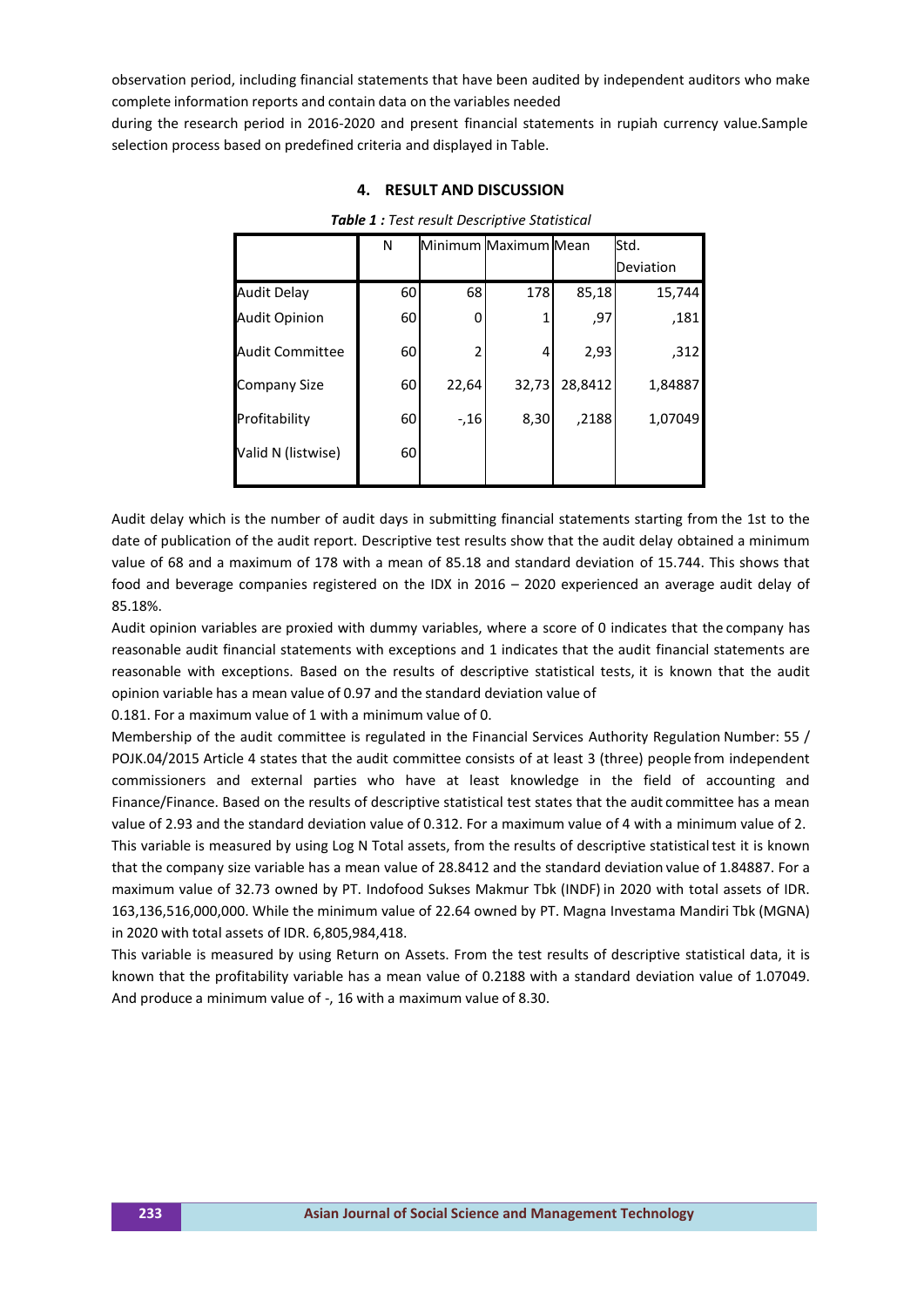#### *Table 2 : Result Test Normality*

**One-Sample Kolmogorov-Smirnov Test**

|                            |                | Unstandardiz |
|----------------------------|----------------|--------------|
|                            |                | ed Residual  |
| lΝ                         |                | 60           |
| Normal                     | Mean           | ,0000000     |
| Parameters <sup>a, b</sup> |                |              |
|                            | Std. Deviation | 6,86070102   |
| <b>Most Extreme</b>        | Absolute       | ,093         |
| <b>Differences</b>         |                |              |
|                            | Positive       | ,093         |
|                            | Negative       | -,082        |
| Test Statistic             |                | ,093         |
| Asymp. Sig. (2-tailed)     |                | ,200c,d      |

From the processing results obtained that the data in this study showed that the significant value for unstandardized residual of 0.200. This value is significant for unstandardized residual variable is greater than 0.05, it can be concluded that the data on the variable is normally distributed. The results indicate that the data is distributed normally.

|                     | <b>Collinearity Statistics</b> |       |                                     |  |  |
|---------------------|--------------------------------|-------|-------------------------------------|--|--|
| Model               | Tolerance<br>VIF               |       | Description                         |  |  |
|                     |                                |       |                                     |  |  |
| Audit               |                                |       |                                     |  |  |
| Opinion             | ,417                           | 2,399 |                                     |  |  |
| Audit               |                                |       | Variables are free from the classic |  |  |
| Committee           | ,905                           | 1,105 | assumption of multicolonity         |  |  |
|                     |                                |       | because                             |  |  |
|                     |                                |       | tolerance values are above 0.10     |  |  |
| <b>Company Size</b> | ,746                           | 1,341 |                                     |  |  |
| Profitability       | ,386                           | 2,588 |                                     |  |  |

*Table 3 : Test Results Multicollonearity*





*Figure 2 : Test Results Heteroscedasticity*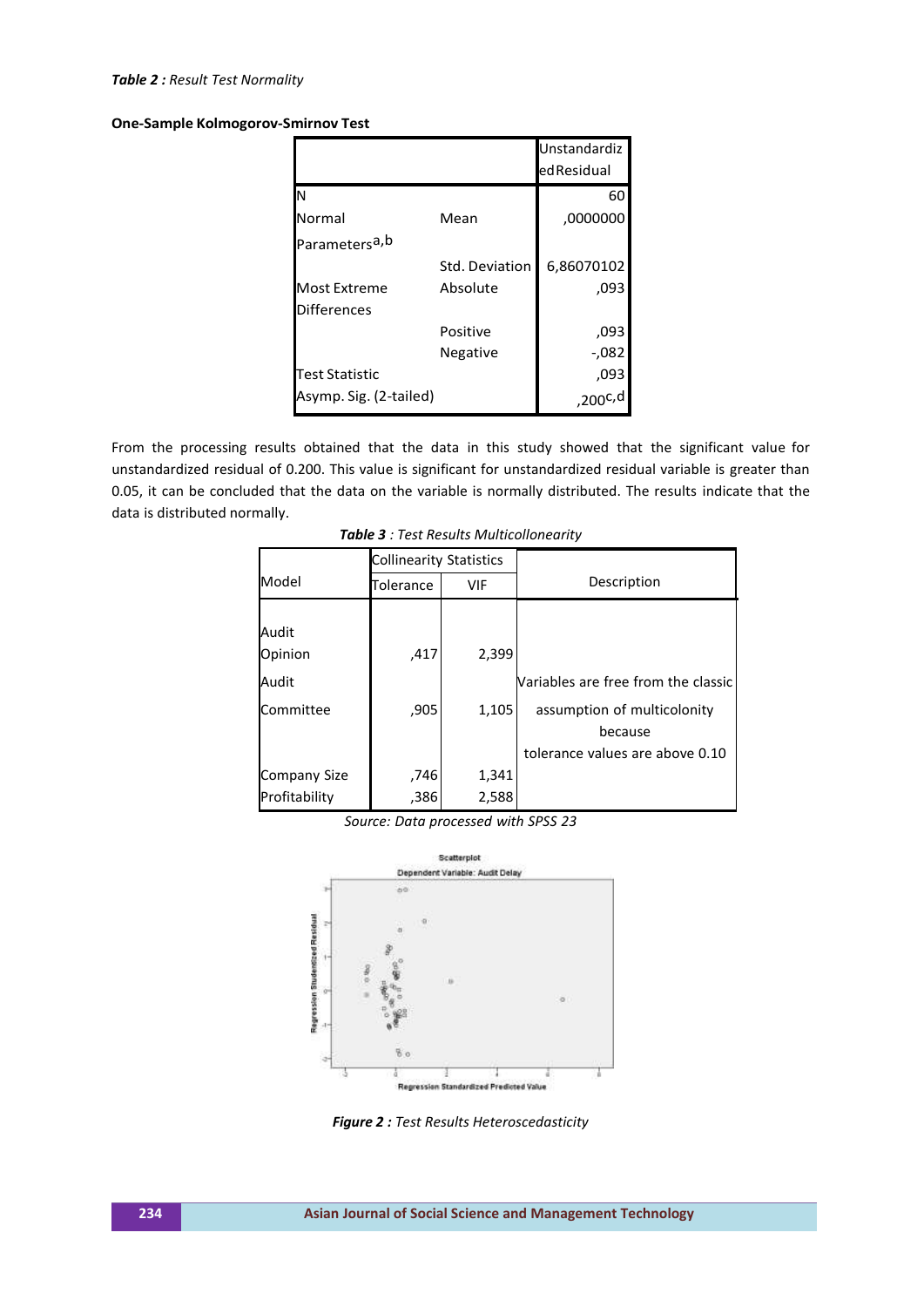From the scatterplot graph in the picture above, there is no clear pattern, and the points spreadabove or below the number 0 on the Y axis it can be concluded that there is no heteroscedasticity.

*Table 4 : Test Results Autocorrelation*

|  | Model Summary <sup>b</sup> |
|--|----------------------------|
|--|----------------------------|

|         |                   |                 | Adjusted R | Std. Error of   Durbin- |       |
|---------|-------------------|-----------------|------------|-------------------------|-------|
| Model R |                   | R Square Square |            | the Estimate Watson     |       |
|         | .900 <sup>d</sup> | .810            |            | ,796 7,106              | 1,356 |

From the results of Durbin Watson in the regression model can be shown autocorrelation testresults -2 < 1,356 < + 2 (There is no autocorrelation symptoms).

|   | LUEINLIENS             |                 |        |  |  |  |
|---|------------------------|-----------------|--------|--|--|--|
|   | Unstandardized         |                 |        |  |  |  |
|   |                        | Coefficients    |        |  |  |  |
|   | Model                  | Std. Error<br>R |        |  |  |  |
| 1 | (Constant)             | 182,824         | 18,083 |  |  |  |
|   | <b>Audit Opinion</b>   | $-100,299$      | 7,915  |  |  |  |
|   | <b>Audit Committee</b> | 18,628          | 3,119  |  |  |  |
|   | Company Size           | $-1,844$        | ,579   |  |  |  |
|   | Profitability          | -9.776          | 1,390  |  |  |  |

# *Table 5 : Multiple Linear Analysis Results* **Coefficients<sup>a</sup>**

a. Dependent Variable: Audit Delay

Based on the table above, in the regression analysis above, the equation obtained multiple linearlines as follows:

 $182,824 - 100,299X1 + 18,628X2 - 1,844X3 - 9,776X4$ 

| Y                   | : Audit Delay                                                 |
|---------------------|---------------------------------------------------------------|
| α                   | : constant                                                    |
| $X_1$               | : Audit Opinion                                               |
| $X_{2}$             | : Audit Committee                                             |
| $X_3$               | : Company Size                                                |
| $X_4$               | : Profitability                                               |
| $\beta_1 - \beta_2$ | : Koefisien Variabel Independen                               |
| ε                   | : Erorr (Variables that can not be described in the function) |
|                     |                                                               |

1. Variable Audit opinion has a negative regression coefficient value of -100,299 then concluded that the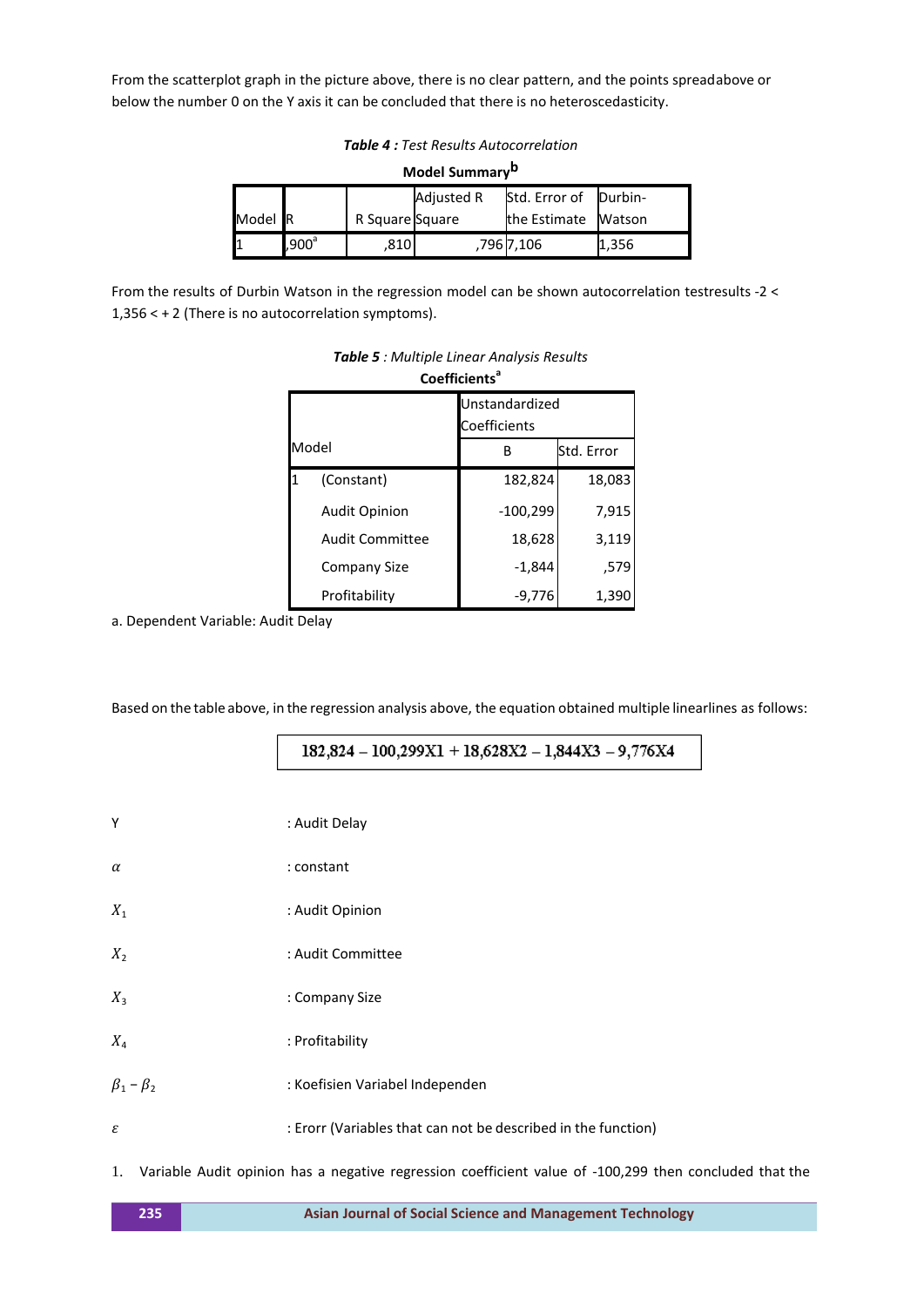increase in Audit opinion then Audit Delay will decrease, and vice versa.

- 2. Variable Audit Committee has a positive regression coefficient value of 18.628 then concluded that the increase of the Audit Committee then the Audit Delay will also increase, and vice versa.
- 3. Variable size of the company has a negative regression coefficient of -1.844 then concluded that the increasing size of the company then the Audit Delay will decrease, and vice versa.
- 4. Profitability variable has a negative regression coefficient value of -9.776 then concluded that the increasing profitability of the Audit Delay will decrease, and vice versa.

*Table 6 : Test Results Coefficient of Determination (R2)*

#### **Model Summary**

|       |          |          | Adjusted R | Std. Error of the |  |
|-------|----------|----------|------------|-------------------|--|
|       |          |          | Square     | Estimate          |  |
| Model |          | R Square |            |                   |  |
|       | $,900^a$ | 810      | 796        | 7,106             |  |

a. Predictors: (Constant), Profitability, Audit Comittee, Company Size, AuditOpinion

Based on the table above, it is known that the Adjusted R Square is 0.796. From the calculationresults obtained the amount of independent influence on the dependent variable that can be explained by this equation model is 79.60%. This shows that the influence of audit opinion variables, audit committee, company size and profitability on audit delay can be explained by this equation model is 79.60% and the remaining 21.40% is influenced by other factors that are not included in the regressionmodel.

#### *Table 7 : T test results*

| ----------           |                |            |              |           |      |  |  |  |
|----------------------|----------------|------------|--------------|-----------|------|--|--|--|
|                      |                |            | Standardize  |           |      |  |  |  |
|                      |                |            |              |           |      |  |  |  |
|                      | Unstandardized |            | Coefficients |           |      |  |  |  |
|                      | Coefficients   |            |              |           |      |  |  |  |
| Model                | B              | Std. Error | <b>Beta</b>  | t         | Sig. |  |  |  |
| (Constant)<br>11     | 182,824        | 18,083     |              | 10,110    | ,000 |  |  |  |
| <b>Audit Opinion</b> | $-100,299$     | 7,915      | $-1,153$     | $-12,672$ | ,000 |  |  |  |
| Audit Committee      | 18,628         | 3,119      | .369         | 5,972     | ,000 |  |  |  |
| Company Size         | $-1,844$       | ,579       | $-217$       | $-3,183$  | ,002 |  |  |  |
| Profitability        | $-9,776$       | 1,390      | $-665$       | $-7,032$  | ,000 |  |  |  |

**Coefficients<sup>a</sup>**

a. Dependent Variable: Audit Delay

Based on the T test results in the table above it can be made hypothesis testing as follows :

#### **1. H1 : Audit Opinion Has A Negative Effect On Audit Delay.**

The results of the first hypothesis showed that the audit opinion has a negative effect on audit delay. This can be seen in Table 7 which shows the value of negative regression coefficient of -100.299with a significance value of 0.000 smaller than the acrylic = 5% (0.05) this shows that the opinion of the audit negatively affect the audit delay. Companies that receive opinions without fair exceptions willhave an impact on shorter delay audits and for fair opinions with exceptions have an impact on longer delay audits.

The results of this study are in accordance with the results of research conducted by Amani andWaluyo (2016) that audit opinion affects the audit delay ,companies that receive the type of qualified opinion will show a longer audit delay compared to companies that receive unqualified opinion. the same result was also found by Nugraha and Yudowati (2018) who stated that there is an influence of audit opinion on audit delay, the better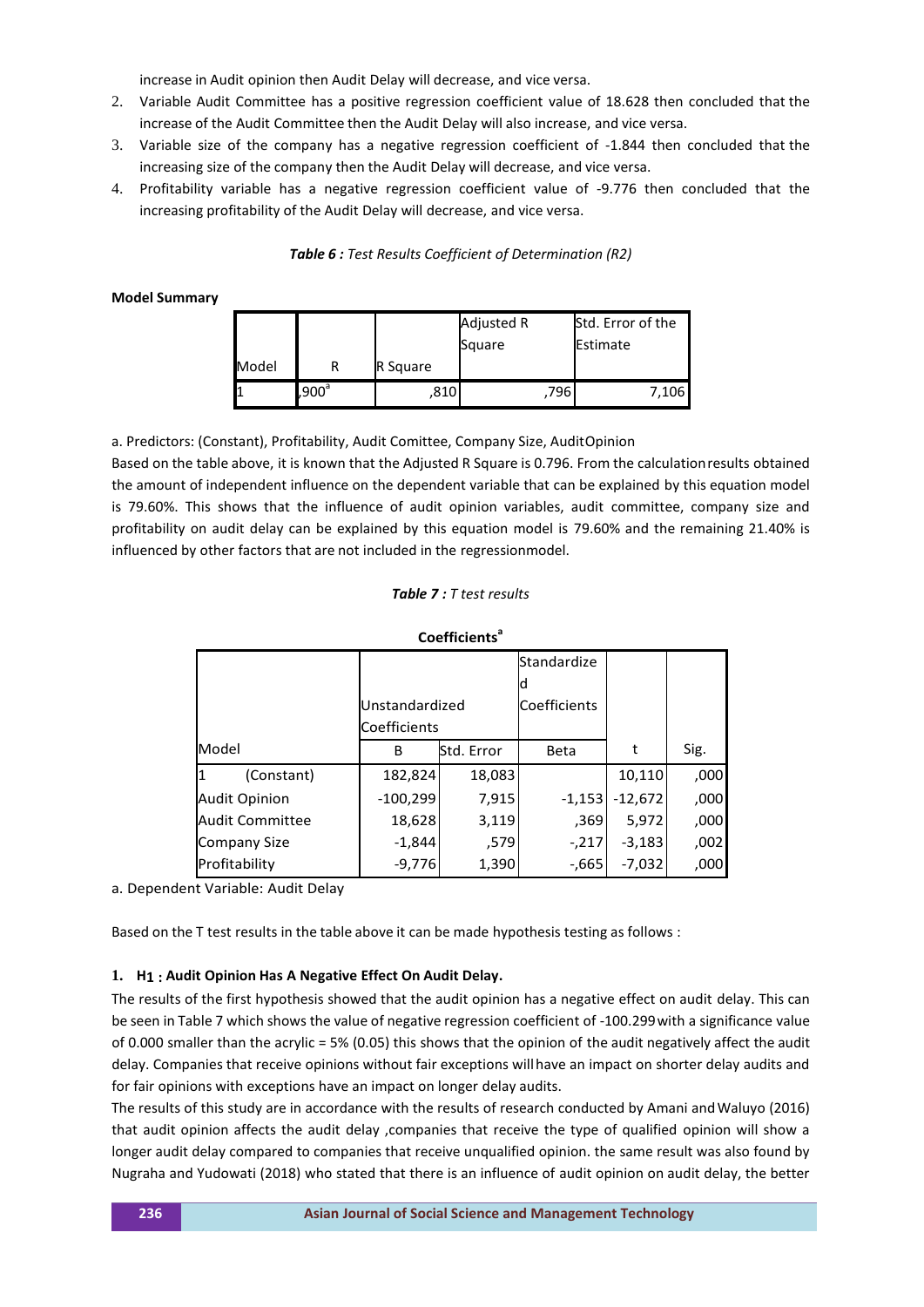the opinion obtained by the company, the shorter the time spanof audit delay.

Companies that get unqualified opinion (unqualified opinion), its audit delay does not take a long time because the company will not delay the publication of financial statements that are good news (good news). Unlike companies that receive unqualified opinions (qualified opinion) will experience a long audit delay, this is due to the auditing process that involves a lot of negotiations with corporate clients, consultation with more senior audit partners so it requires a longer process.

# **2. H2: Audit Committee Has A Positive Effect On Audit Delay.**

The results of the second hypothesis shows that the audit committee has a positive effect on Audit delay. This can be seen in Table 7 which shows the value of positive regression coefficient of 18.628 with a significance value of 0.000 smaller than the acrylic = 5% (0.05) this shows that the audit committee has a positive effect on audit delay. This shows that the more audit committees, the longer the number of audit delay days.

This can happen because the size of the audit committee owned by the Issuer has not been able to guarantee the company to comply with the exact delivery time because the large number of membersdoes not guarantee the maximum function of the audit committee so that it cannot be ascertained to work well in monitoring management activities, one of which is about the stage of submitting financialstatements in accordance with the time provisions.

#### **3. H3: Size Company Has A Negative Effects On Audit Delay.**

The results of the third hypothesis shows that the size of the company negatively affects the audit delay. This can be seen in Table 7 which shows the value of negative regression coefficient of - 1.844 with a significance value of 0.002 smaller than the acrylic = 5% (0.05) this shows that the size ofthe company negatively affect the audit delay. The larger the company's assets, the shorter the audit delay.

This is because large companies have good internal control so as to reduce the level of errors in the presentation of financial statements. The results of this study are supported by research by Cahyanti (2016) and Lestari and Latrini (2018) which proves that the size of the company affects the audit delay. The size of the company is negative, which means that the larger the size of the company, the shorter the audit delay. This is in line with the theory described that companies that have wealth or large companies tend to be faster in completing the audit process compared to small companies.

#### **4. H4: Effect Of Profitability On Audit Delay.**

The results of the fourth hypothesis shows that profitability negatively affects the audit delay.This can be seen in Table 7 which shows the value of negative regression coefficient of -9.776 with a significance value of 0.000 smaller than the corresponding value = 5% (0.05) this shows that profitability negatively affects the audit delay. If the company produces higher profitability then the audit delay will be shorter compared to companies with low profitability levels.

The results of this study support the results of research from Arry Eksandy (2017) which shows a significant influence between profitability on Audit delay. This proves that the company's ability to generate profits has a significant influence on the time of submission of audited financial statements. Companies that have high profitability are good news for investors and the company will not delay publishing its financial statements. While companies that have a level low profitability auditors are

more careful in conducting the auditing process which results in a setback in submitting financial statements.

# **5. CONCLUSIONS AND SUGGESTIONS**

#### **Conclusion**

Based on the results of research obtained through hypothesis testing and discussion that has beendescribed in the previous chapter, the following conclusions are obtained:

- 1. Audit opinion has a significant negative effect on Audit delay, meaning that companies whose financial statements get unqualified opinions will experience a shorter audit delay than companies that get unqualified opinions (unqualified opinion) audit delay does not take a long time because the company will not delay the publication of financial statements which is good news (good news).
- 2. Audit committee has a significant positive effect on Audit delay. This indicates that the more audit committees will further extend the number of audit delay days.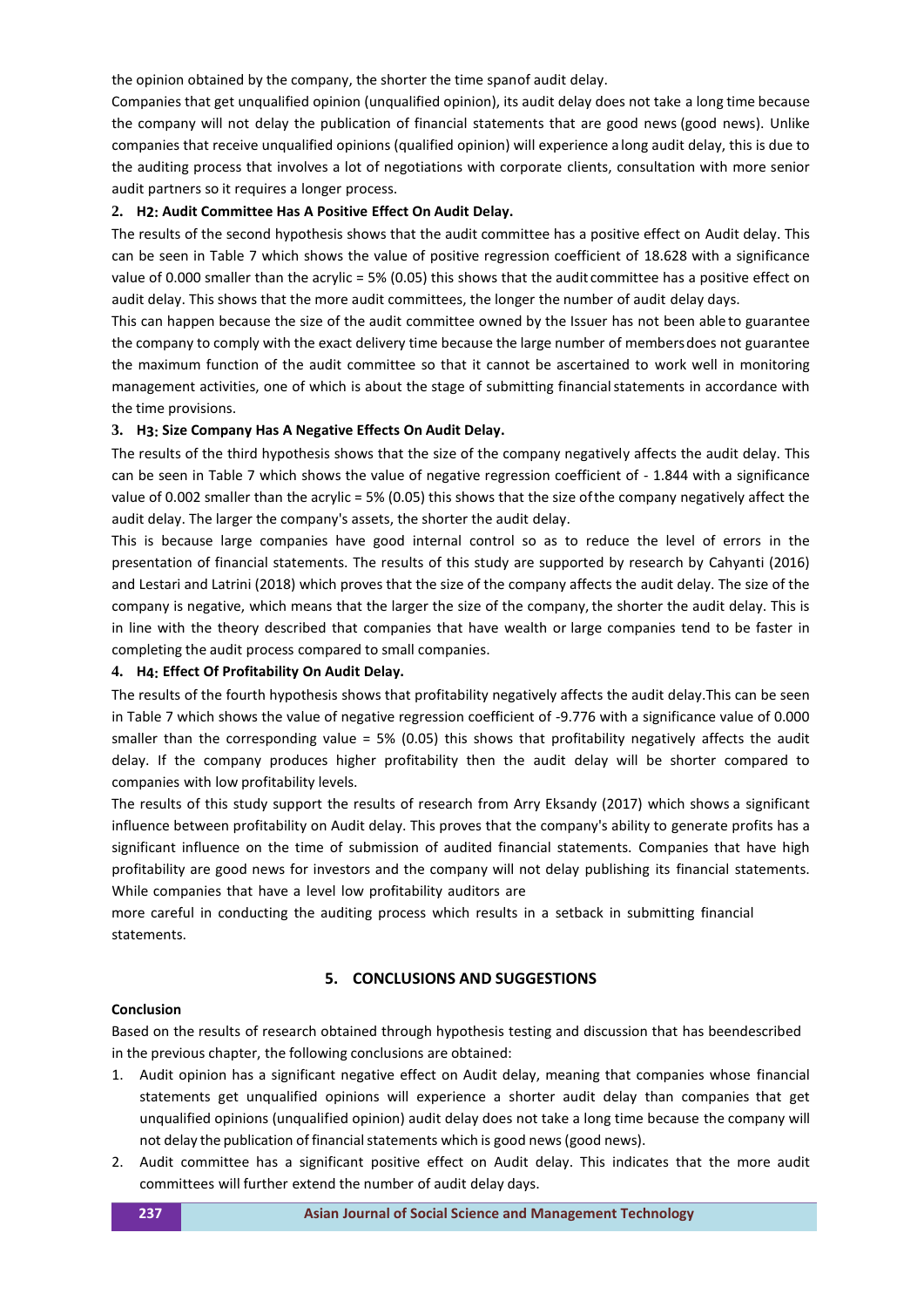- 3. The size of the company has a significant negative effect on audit delay. The larger the company's assets, the shorter the audit delay. This is because large companies have good internal control so asto reduce the level of errors in the presentation of financial statements.
- 4. Profitability significantly negative effect on audit delay. companies generate higher profitability then audit delay will be shorter compared to companies with low profitability levels. Companies that have high profitability are good news for investors and companies will not delay publishing their financial statements.

# **Suggestions**

Based on the results of this study, the suggestions proposed are companies that have gone public should continue to work professionally and routinely evaluate the performance of each division of the company in order to control the factors that affect the speed in presenting financial statements to the public. The company is expected to provide complete, precise and accurate data so that the audit process becomes faster and ultimately the audit delay becomes shorter.

# **6. BIBLIOGRAPHY**

- 1. Al-Faruqi, R. A. (2020). The Effect of Profitability, Leverage, Audit Committee and Audit Complexity on Audit Delay. *Journal of mutual: financial engineering, Sharia and Audit* 7 (1): 25. https://doi.org/10.12928/j.reksa.v7i1.2264.
- 2. Amani, Fauziyah, A., & Indarto, W. (2016). The Effect of Company Size, Profitability, Audit Opinion, And Company Age on Audit Delay. *Nominal, Accounting and Management Research Barometer* 5 (1). https://doi.org/10.21831/nominal.v5i1.11482.
- 3. Arens, Alvin A. (2006). *Auditing and Verification Services*.
- 4. Arry Eksandy. (2017). The Effect Of Company Size, Solvency, Profitability And Audit Committee On Audit Delay (On Property And Real Estate Companies Listed On The Indonesia Stock Exchange In 2012-2015). *Competitive Journal Of Accounting And Finance, Vol.1, No.2 Juli-Desember 2017 E-ISSN 2549-791X* 53 (4): 130.
- 5. Bakti, W. P.( 2021). Pengaruh Profitabilitas, Size KAP Dan Opini Audit Terhadap Audit Delay.,1–10. Baldacchino, P. J., Loraine, G., Konrad, F, & Norbert T.(2016). An Analysis of Audit Report Lags inMaltese Companies. *Contemporary Studies in Economic and Financial Analysis* 98: 161–
- 6. 82. https://doi.org/10.1108/S1569-375920160000098010.
- 7. Cahyanti, D. N., Sudjana, & Azizah. (2016). The effect of company size, profitability, and solvency onAudit Delay (study on LQ 45 Sub-sector bank companies and Property and Real Estate listed on the Indonesia Stock Exchange (IDX) in 2010 – 2014). *Journal Of Business Administration* 38 (1): 68–73. Business Administration.student journal.ub.ac.id.
- 8. Clarisa, Saskya , And Prince. (2019). "The Effect Of Company Size, Solvency, Profitability, And Kap Size On Audit Delay In Mining Sector Companies Listed On The Indonesia Stock
- 9. Exchange." *EMBA journal: Journal of Economic Research, Management, Business and accounting* 7 (3): 3069–78. https://doi.org/10.35794/emba.v7i3.24060.
- 10. Deni Syachrudin & Nurlis.(2018). Influence of Company Size, Audit Opinion, Profitability, Solvency, and Size of Public Accountant Offices to Delay Audit Onproperty Sector Manufacturing Companies Listed in Indonesia Stock Exchange. *International Journal of Scientific and Technology Research* 7.10.
- 11. Ghozali. (2018). *Multivariate analysis application with IBM SPSS 25 Program*. 9th ed. Semarang: Diponegoro University.
- 12. Ginting, S.(2019). The Effect Of Profitability, Solvency And Company Size On Audit Delay (In Manufacturing Companies Listed On The Indonesia Stock Exchange For The Period 2014- 2016).*ISSN 2502-3632 (Online) ISSN 2356-0304 (Paper) Jurnal Online Internasional & Nasional Vol. 7 No.1, January-June 2019 University 17 August 1945 Jakarta* 53 (9): 1689–99. [www.journal.uta45jakarta.ac.id.](http://www.journal.uta45jakarta.ac.id/)
- 13. Harahap, S, S. (2011). *Critical Analysis of Financial Statements*. Jakarta: PT. Earth Script.
- 14. Hery. (2017). *Auditing And Assurance: Accounting Audit Based On International Auditing Standards*. Jakarta: Grasindo.